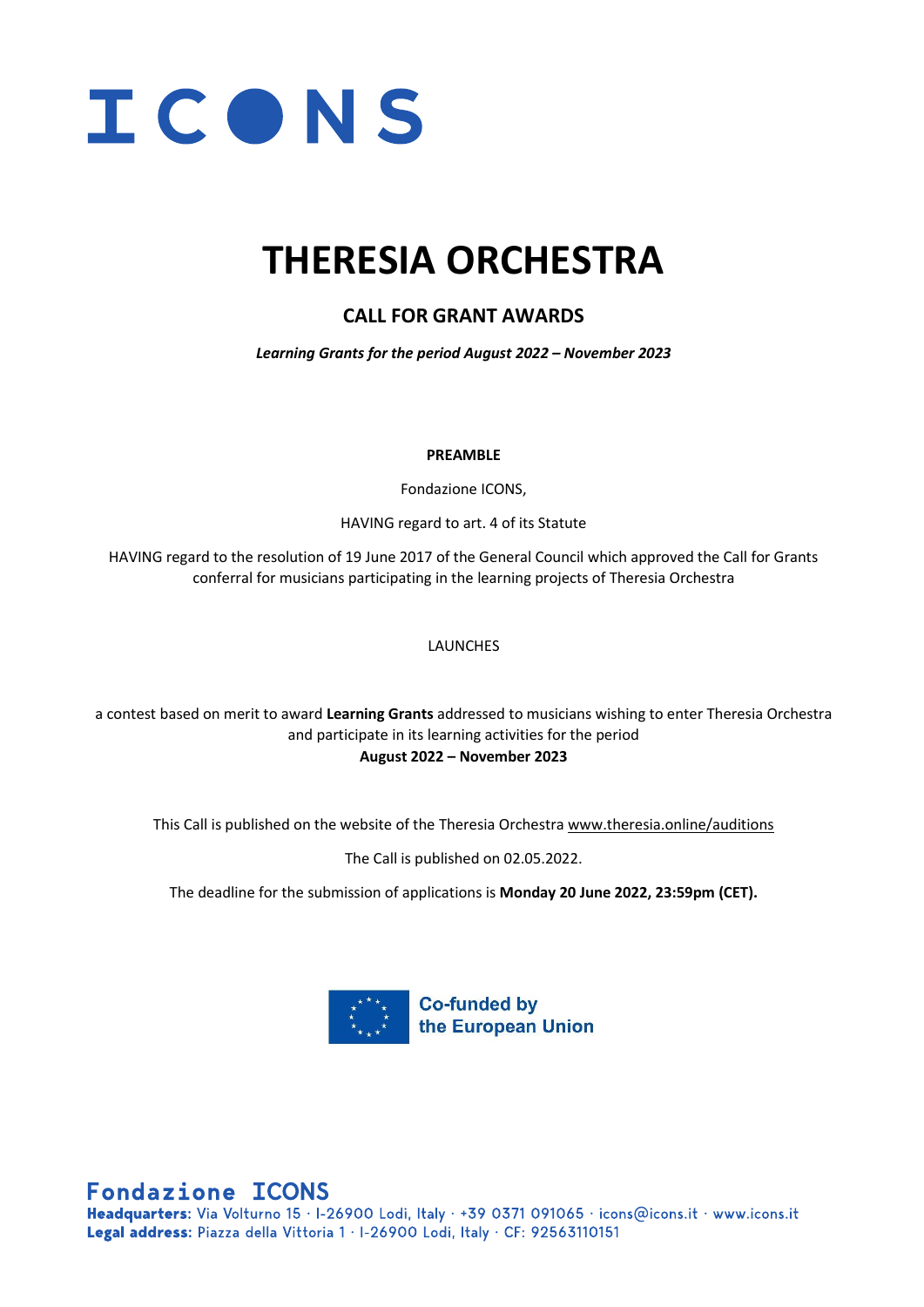

#### **ART. 1 | SUBJECT OF THE CALL**

#### **Art. 1.1. Characteristics of the Grants**

The Grants enable the participation to a series of 5 (five) residencies covering the period **August 2022 – November 2023,** whose calendar is available at www.theresia.online/calendar and provisionally described in Art. 3.3.

Each Grant includes:

- Participation in the learning and artistic activities of Theresia Orchestra, including Orchestra Residencies, Chamber Music Academies, Specialized Workshops etc. to improve skills and experience in the performance of symphonic and chamber music repertoire of the Classical Era on period instruments.
- Participation in the scheduled concerts and recording activities at the end of each Orchestral Residency and Chamber Music Academy.
- Participation in the learning and artistic activities of the Theresia Academy, including capacity building sessions, soft skills development, co-creation workshops, etc.

Grantees will have to sign a binding **Learning Agreement** and commit to participate to all the scheduled Residencies and activities relevant to their instrument, their role within the orchestra and their own professionalizing path within Theresia.

The musicians who will be particularly distinguished by artistic merit at the end of their granting period may be invited, in the unquestionable judgment of the Artistic Direction of Theresia, to join the professional alumni orchestra named Concerto Theresia and/or by joining as tutors and/or concertmaster of their section and with a professional contract, for at least one more year of Theresia Orchestra activity.

#### **Art. 1.2. Open Grants**

The present Call is finalized to the award of new Learning Grants for an Learning Program covering the period August 2022 – November 2023. In particular, the Grants are available to applicants for the following instruments:

- violin
- viola
- cello
- double bass
- flute
- oboe
- clarinet
- bassoon
- horn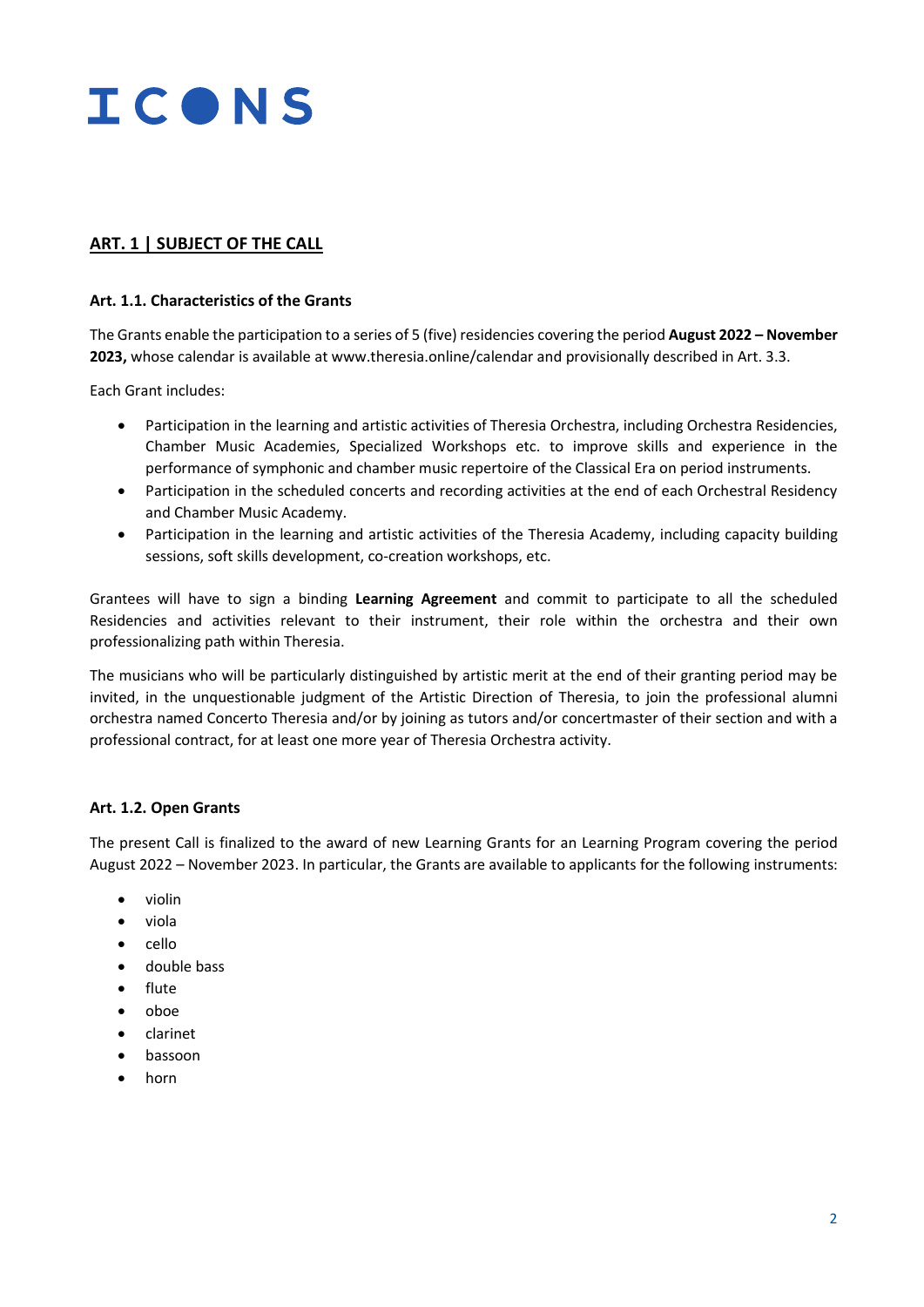

#### **Art. 1.3. Grant Amount and Conditions**

**The amount of the Grant consists in a total lump-sum of 2,500 EUR,** gross of withholdings applicable in Italian law, for musicians winning the Grant for the categories of instrument described under Art. 1.2.

Fondazione ICONS will be fully in charge for organizing accommodation for grantees participating in artistic Residencies and on-site activities during their stay in Italy and abroad, and for the related expense.

Fondazione ICONS will cover the travelling costs for the orchestra during concert tours and the meals offered before each concert.

Fondazione ICONS will not cover the expenses of board and travelling to the destination specified in the Schedule (see Art. 3.3) that will be entirely borne by the Grantees. Fondazione ICONS will however try to offer special discounts for subsistence expenses to each Grantee, where possible and applicable.

#### **ART. 2 | AUDITIONS**

The auditions will be held at Mozarteum (Schloss Frohnburg) in Salzburg

- **on 14 July 2022 for wind instruments and double basses, whole day**
- **on 15 July 2022 for string instruments, whole day**

and will be run as chamber music workshops under the supervision of the Board of Examiners.

#### **Art. 2.1. Requirements for participation**

Exclusively musicians who meet the following **mandatory requirements** may apply for admission to the selections:

- Born on or after **1 January 1994.**
- Citizenship of one of the Countries of the European Union or of the European Economic Area. Non-EU citizens may apply if they have a residence permit for study in one of the Countries of the European Union.
- In-depth knowledge of performance praxis on authentic instruments.
- Use of period instruments or copies of period instrument.
- **The use of the classical bow for strings and classical instruments for winds is mandatory during the Auditions.**

#### **Art. 2.2. Program of the Auditions**

All music scores are available for download from the Theresia website at [www.theresia.online/auditions.](http://www.theresia.online/auditions)

The pitch must be A=430Hz for all instruments.

The use of the classical bow for strings instruments is mandatory.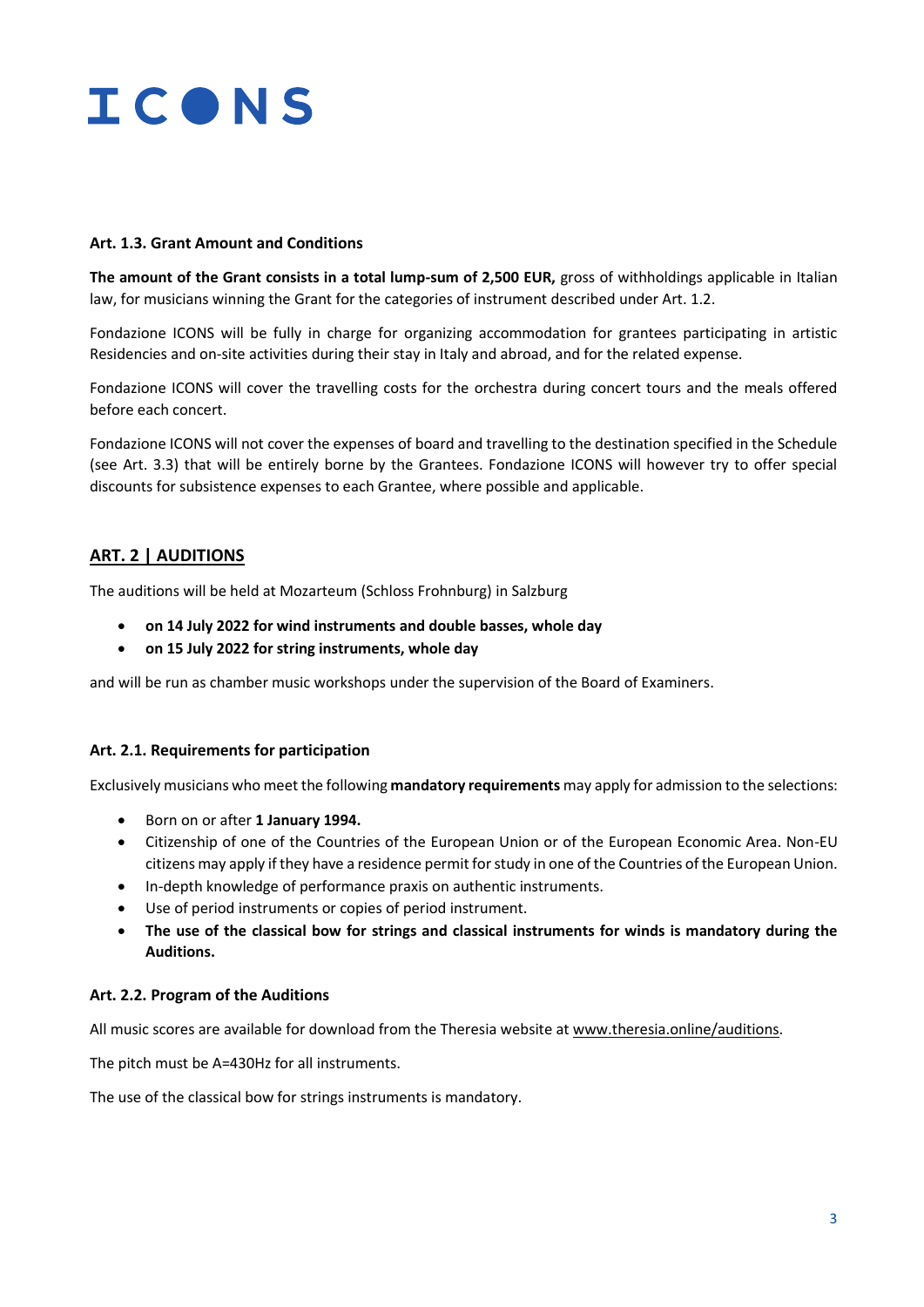# **ICONS**

#### 2.2.1. VIOLIN

- 1. Two compositions of free choice for unaccompanied violin solo period 1770-1820.
- 2. Ludwig van Beethoven From the String Quartet op. 18 n. 6. First movement: Allegro con Brio and Second movement: Adagio ma non troppo. **Each candidate shall prepare both first violin and second violin part.**
- 3. First sight reading.
- 4. Interview with the Board of Examiners.

#### 2.2.2. VIOLA

- 1. Two compositions of free choice for unaccompanied viola solo period 1770-1820.
- 2. Ludwig van Beethoven From the String Quartet op. 18 n. 6. First movement: Allegro con Brio and Second movement: Adagio ma non troppo.
- 3. First sight reading.
- 4. Interview with the Board of Examiners.

#### 2.2.3. CELLO

- 1. Two compositions of free choice for unaccompanied cello solo period 1770-1820.
- 2. Ludwig van Beethoven From the String Quartet op. 18 n. 6. First movement: Allegro con Brio and Second movement: Adagio ma non troppo.
- 3. First sight reading.
- 4. Interview with the Board of Examiners.

#### 2.2.4. DOUBLE BASS

- 1. Two compositions of free choice for unaccompanied double bass solo period 1770-1820.
- 2. Antonio Rosetti Parthia in F Major "pour la chasse" RWV B 18, all movements.
- 3. First sight reading.
- 4. Interview with the Board of Examiners.

#### 2.2.5. OBOE, BASSOON, CLARINET, HORN

- 1. Antonio Rosetti Parthia in F Major "pour la chasse" RWV B 18, all movements. **Each candidate shall prepare all parts of their respective instrument.**
- 2. Franz Krommer Partita in B flat Major Op. 78, all movements. **Each candidate shall prepare both parts of their respective instrument.**
- 3. Interview with the Board of Examiners.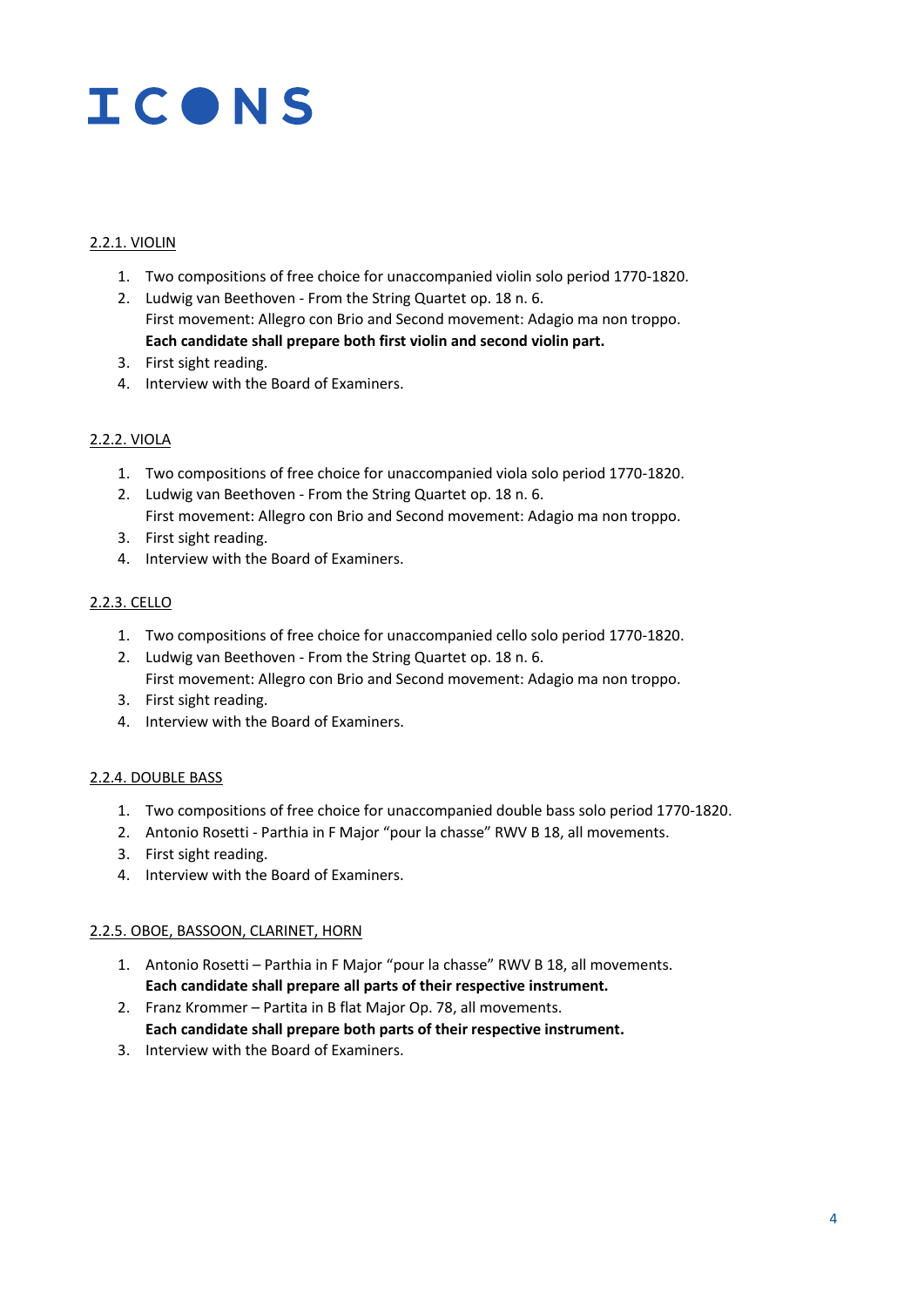# ICONS

#### 2.2.6 FLUTE

- 1. Wilhelm Friedmann Bach Duet in G major n. 2 for two flutes. **Each candidate shall prepare both first and second flute parts.**
- 2. Antonio Rosetti Parthia in F Major "pour la chasse" RWV B 18, all movements. **Each candidate shall prepare both first and second flute parts.**
- 3. Interview with the Board of Examiners.

The Board of Examiners for the Auditions will be composed by

Alfredo Bernardini - Principal Conductor Gemma Longoni - Concertmaster Mario Martinoli - Artistic Director Charlotte Michi - Fondazione ICONS Director Elena Gaboardi - Fondazione ICONS Board Member

#### **Art. 2.3. Award of the Grant**

All candidates participating to the live auditions in Salzburg will be ranked by the Boards of Examiners on a classification of merit, including motivational aspects.

Candidates with the highest score will be offered one of the available Grants. The remaining candidates, exceeding the availability of Grants, will not be admitted to the Learning Program of Theresia Orchestra for the one-year period August 2022 – November 2023.

#### **Art. 2.4. Further Procedures**

If the present Call fails to identify sufficient eligible candidates, Fondazione ICONS reserves the right to launch subsequently a new contest based on Learning Qualifications and Examinations for the conferral of the remaining available Grants.

#### **ART. 3 | PROCEDURE OF ALLOCATION AND REPORTING OF THE GRANTS**

#### **Art. 3.1. Grant allocation and payment**

All Grants will start in August 2022 and will be running up to November 2023.

The allocation of the Grants will be subject to the signature by the Grantee and Fondazione ICONS, of a binding Learning Agreement reflecting the provisions laid down in this Call.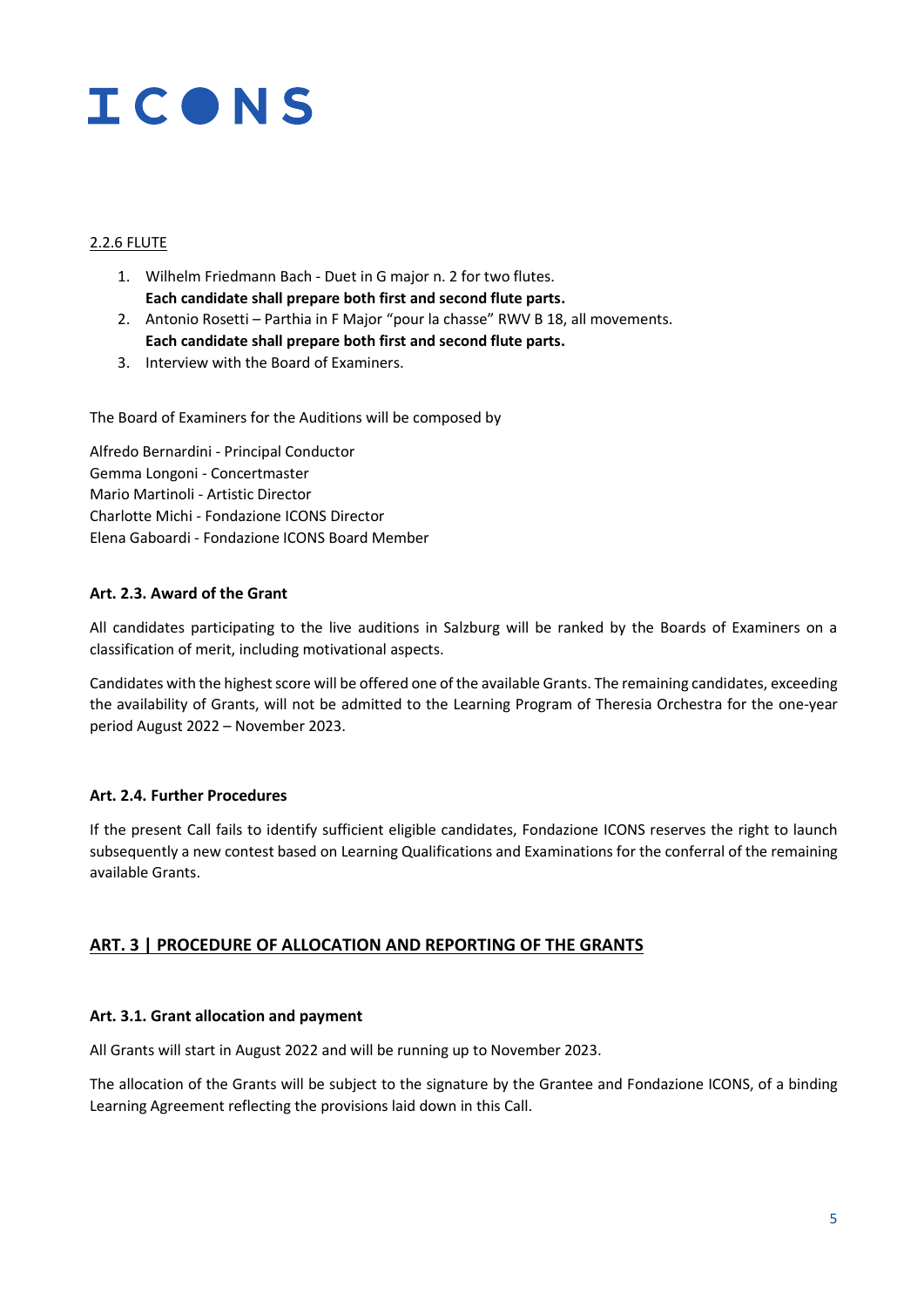

The allocation of the Grants will be subject to the actual performance of training activities proposed for each Learning Program based on the reference instrument.

The allocation will be made by bank transfer and will be paid by instalments based on the progress in the Learning Program for each category of instrument and type of Grant.

#### **Art. 3.2. Revocation of Grant and suspension of the Learning Program**

The Foundation reserves the right, to its unquestionable judgment, to revoke the Grant if the musician being awarded fails in the prescribed learning obligations, viz.:

- If the musician fails to attend 5 (five) residencies within the duration of the grant
- If the musician shows no interest in attending to the proposed capacity building modules of the Theresia Academy
- If the study activity and participation is judged qualitatively inadequate by Fondazione ICONS management and/or musical conductors and/or tutors and/or learning supervisors.

In case of voluntary waiver of the Grant, the Scholar must compulsorily submit a request for waiver to Fondazione ICONS, which shall be assessed and formally approved by the General Council of Fondazione ICONS.

**In both cases, the amounts already paid should be returned in full to Fondazione ICONS within 30 days of the date of notification of revocation to the Grantee. The voluntary waiver of the Grant implies the exclusion from the learning program.** 

#### **Art. 3.3. General Schedule**

Each grantee will be scheduled for 5 residences (both orchestral and chamber music) from the Learning Program of the period August 2022 – November 2023. The detailed schedule and activities for each grantee will be agreed individually and determined by the Individual Learning Plan [ILP], attached to the Learning Agreement.

The ILP will be communicate according to the following calendar:

- August 2022 February 2023: the ILP will be sent to each grantee by 31 July 2022 and will include a selection from the list of residencies listed below.
- March 2023 November 2023: the ILP will be sent to each grantee by 31 October 2022.

With the signature of the Learning agreement, the grantee commits to give priority to Theresia projects and to wait for the signature of each ILPs before accepting other commitments in that period.

Participation in concerts, or any recordings that will be organized at the end of each Residency, is compulsory and forms an integral part of the Learning Program. The Schedule for the period August 2022 – February 2023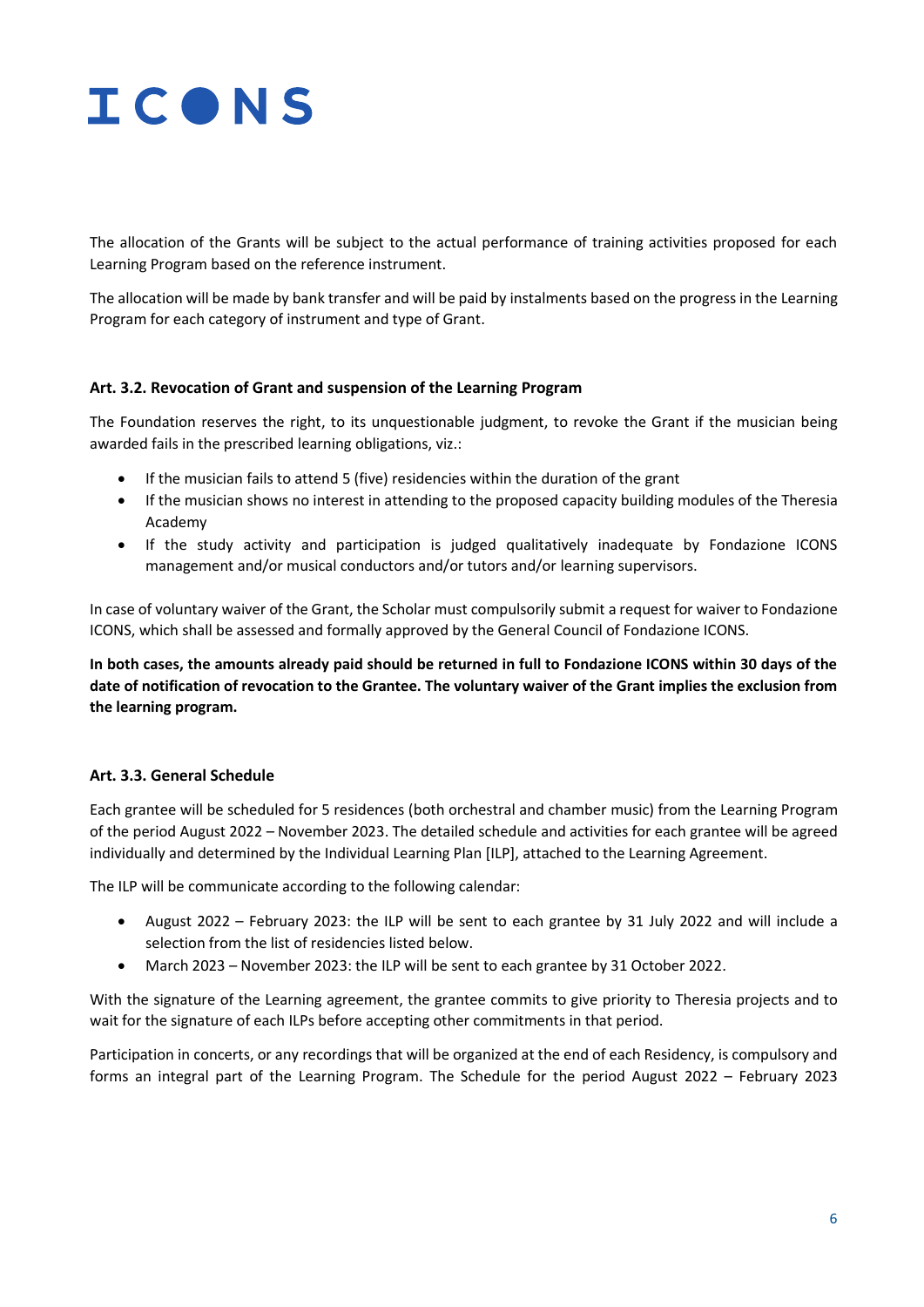

envisages the following Residencies<sup>1</sup> of interest for the new grantees and is available at the address [www.theresia.online/calendar](http://www.theresia.online/calendar):

#### **1. CHAMBER MUSIC ACADEMY - STRINGS**

Geneva (Switzerland), 17 to 22 August 2022 Chiara Banchini & Alfredo Bernardini, tutors Works by Boccherini and Beethoven In collaboration with Les Concerts de Saint-Germain, Geneva

#### **2. CHAMBER MUSIC ACADEMY - WINDS**

Totana (Spain), 23 to 28 August 2022 Tutor tbd Works by Wranitzky, Mozart, Haydn, Salieri and Rossini In collaboration with ECOS Festival

#### **3. ORCHESTRA RESIDENCY**

Lodi, Rieti and Rome (Italy), 29 September to 13 October 2022 Alessandro De Marchi, conductor Staged Opera production: *Le astuzie femminili* by Domenico Cimarosa In collaboration with Reate Festival, Rieti

#### **4. CHAMBER MUSIC ACADEMY – STRINGS AND WINDS**

Montecastelli (Italy), 23-30 October 2022 Tutors to be defined Program to be defined In collaboration with Science and Music - Il Poggio di Montecastelli

#### **5. ORCHESTRA RESIDENCY**

Lodi (Italy), 9-16 November 2022 Alfredo Bernardini, conductor Olga Pashchenko, fortepiano Program to be defined

#### **6. ORCHESTRA RESIDENCY**

Rovereto (Italy), 20-27 February 2023 Giovanni Antonini, conductor Dmitry Smirnov, violin Works by Beethoven In collaboration with Associazione Filarmonica, Rovereto and Teatro del Maggio Musicale Fiorentino, Florence

<sup>1</sup> Dates and locations may be subject to slight changes. A final calendar will be specified in the Learning Agreement. Possible changes will be communicated by Fondazione ICONS. at least 3 months before the event. The official updated calendar of Residencies is always updated and available at the address www.theresia.online/calendar.